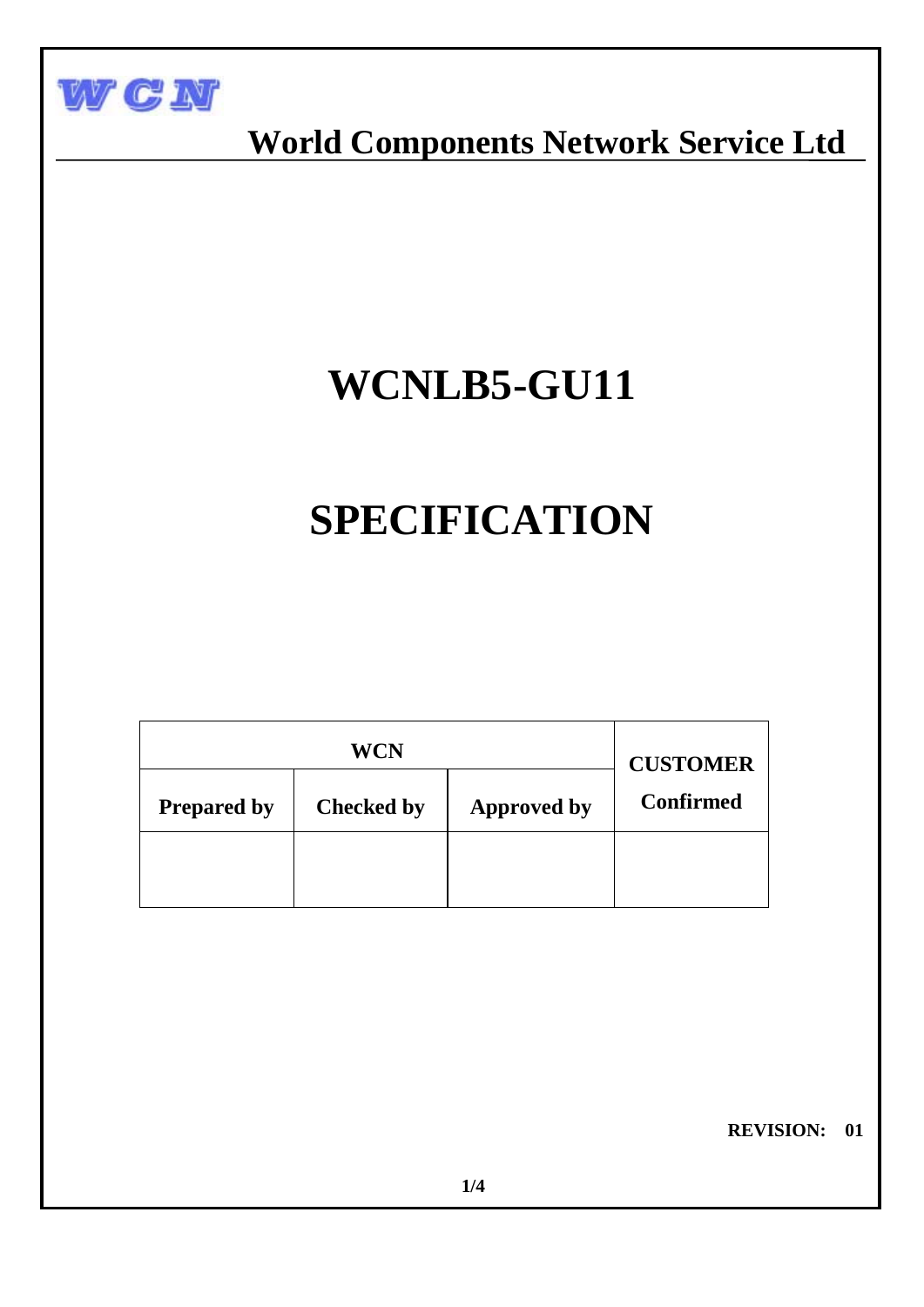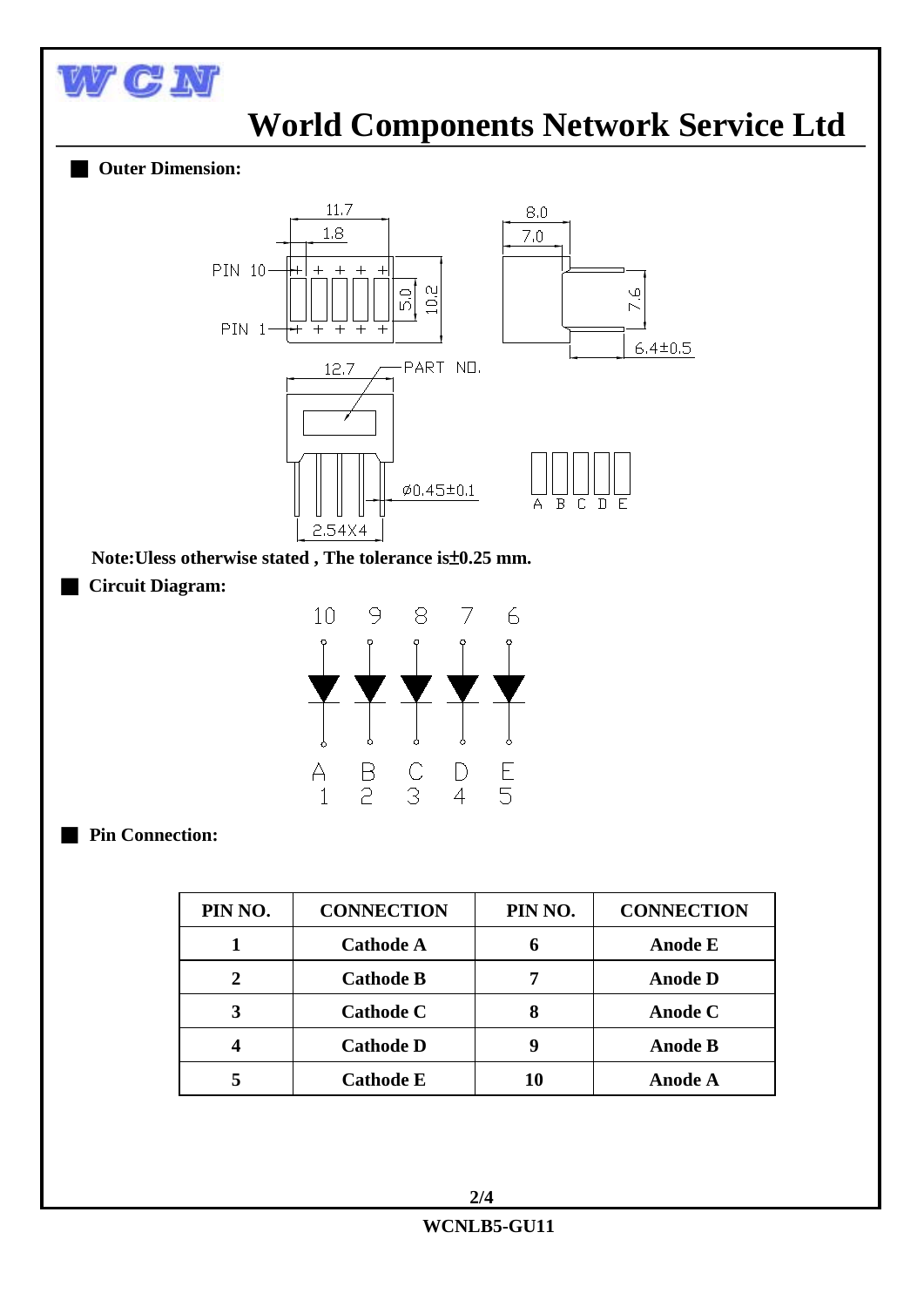

# **World Components Network Service Ltd**

#### ■**Features:**

I

- **. High Reliability**
- **. Color: Yellow Green**
- **Low Power Requirement**
- **Easy Assembly**

### ■ **Description:**

- **. Five Windows Display**
- **. Digit Height 5.00mm(0.20**〞**) And Width 1.80mm(0.07**〞**)**
- **. Black Face and Milky Bar**

## ■**Absolute Maximum Rating (Ta=25**℃**):**

| <b>Parameter</b>                        | <b>Symbol</b>                | <b>Condition</b>      | <b>Color</b>        | <b>Rating</b>  | <b>Units</b> |
|-----------------------------------------|------------------------------|-----------------------|---------------------|----------------|--------------|
| <b>Power Dissipation Per Segment</b>    | $P_d$                        |                       | <b>Yellow Green</b> | 65             | mW           |
| <b>Forward Current Per Segment</b>      | $\mathbf{I}_{\text{F}}$      |                       | <b>Yellow Green</b> | 25             | mA           |
| <b>Derating Of If Per Segment</b>       | $\Delta \mathbf{I}_\text{F}$ | $Ta \geq 25^{\circ}C$ | <b>Yellow Green</b> | 0.30           | mA/C         |
| <b>Peak Forward Current Per Segment</b> | $\mathbf{I}_{\text{FP}}$     | $1/10$ Duty<br>10KHz  | <b>Yellow Green</b> | <b>100</b>     | mA           |
| <b>Reverse Voltage Per Segment</b>      | $\mathbf{V}_\mathbf{R}$      |                       | <b>Yellow Green</b> | 5              | $\mathbf{V}$ |
| <b>Operating Temperature Range</b>      | <b>Topr</b>                  |                       |                     | $-35 \sim +85$ | °C           |
| <b>Storage Temperature Range</b>        | <b>Tstg</b>                  |                       |                     | $-35 \sim +85$ | $\rm ^{o}C$  |

## ■**Electrical/Optical Characteristics Rating(Ta=25**℃**)**

| <b>Item</b>                                              | <b>Symbol</b>                      | <b>Test</b><br>conditions | <b>Location</b>    | <b>Rating</b> |      |      | <b>Units</b> |
|----------------------------------------------------------|------------------------------------|---------------------------|--------------------|---------------|------|------|--------------|
|                                                          |                                    |                           |                    | Min.          | Typ. | Max. |              |
| <b>Forward Voltage</b>                                   | $\mathbf{V}_\mathbf{F}$            | $I_F = 20mA$              | Per Segment        |               | 2.25 | 2.6  | V            |
| <b>Reverse Current</b>                                   | $I_R$                              | $V_R = 5V$                | Per Segment        |               |      | 10   | $\mu$ A      |
| <b>Luminous Intensity</b>                                | $I_V$                              | $I_F = 10mA$              | Per Segment        | 3.00          | 6.0  |      | mcd          |
| <b>Wave Length</b>                                       | $\lambda P$                        | $I_F = 20mA$              | Per Segment        |               | 568  |      | nm           |
|                                                          | $\lambda$ D                        |                           |                    |               | 573  |      |              |
| <b>Spectral Line Half Width</b>                          | Δλ                                 | $I_F = 20mA$              | <b>Per Segment</b> |               | 30   |      | nm           |
| <b>Luminous Intensity Matching Ratio</b><br>(Bar to Bar) | $\mathbf{I}_{\mathrm{v}\text{-m}}$ | $I_F = 10mA$              |                    |               |      | 2:1  |              |

■**Soldering Conditions: Soldering Temp.** ≦**+260**℃**Soldering Time.** ≦**3sec.**

 **(at 2mm Distance from The Case of Reflector Edge)**